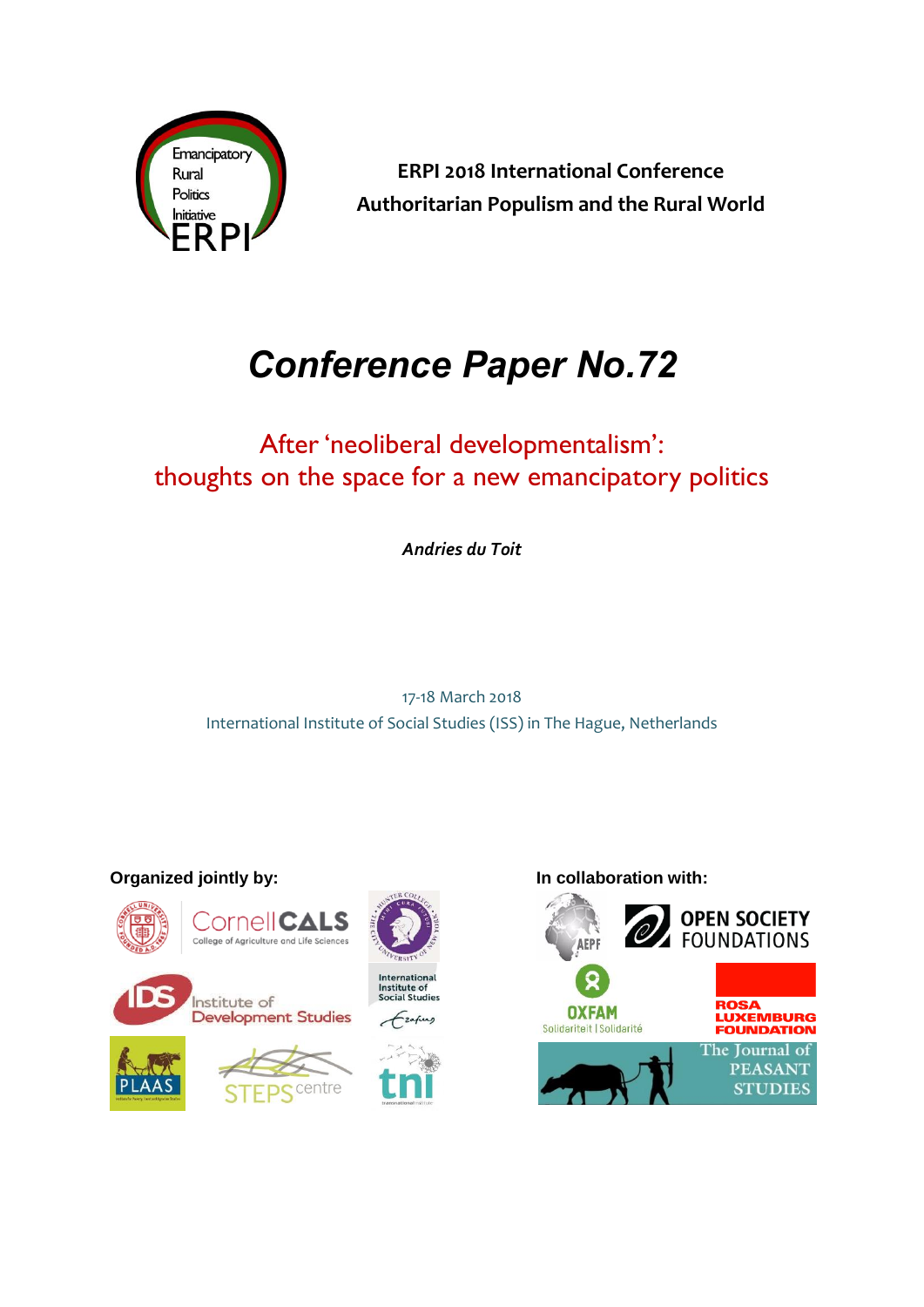**Disclaimer:** The views expressed here are solely those of the authors in their private capacity and do not in any way represent the views of organizers and funders of the conference.

**March, 2018**

**Check regular updates via ERPI website: [www.iss.nl/erpi](http://www.iss.nl/erpi)**

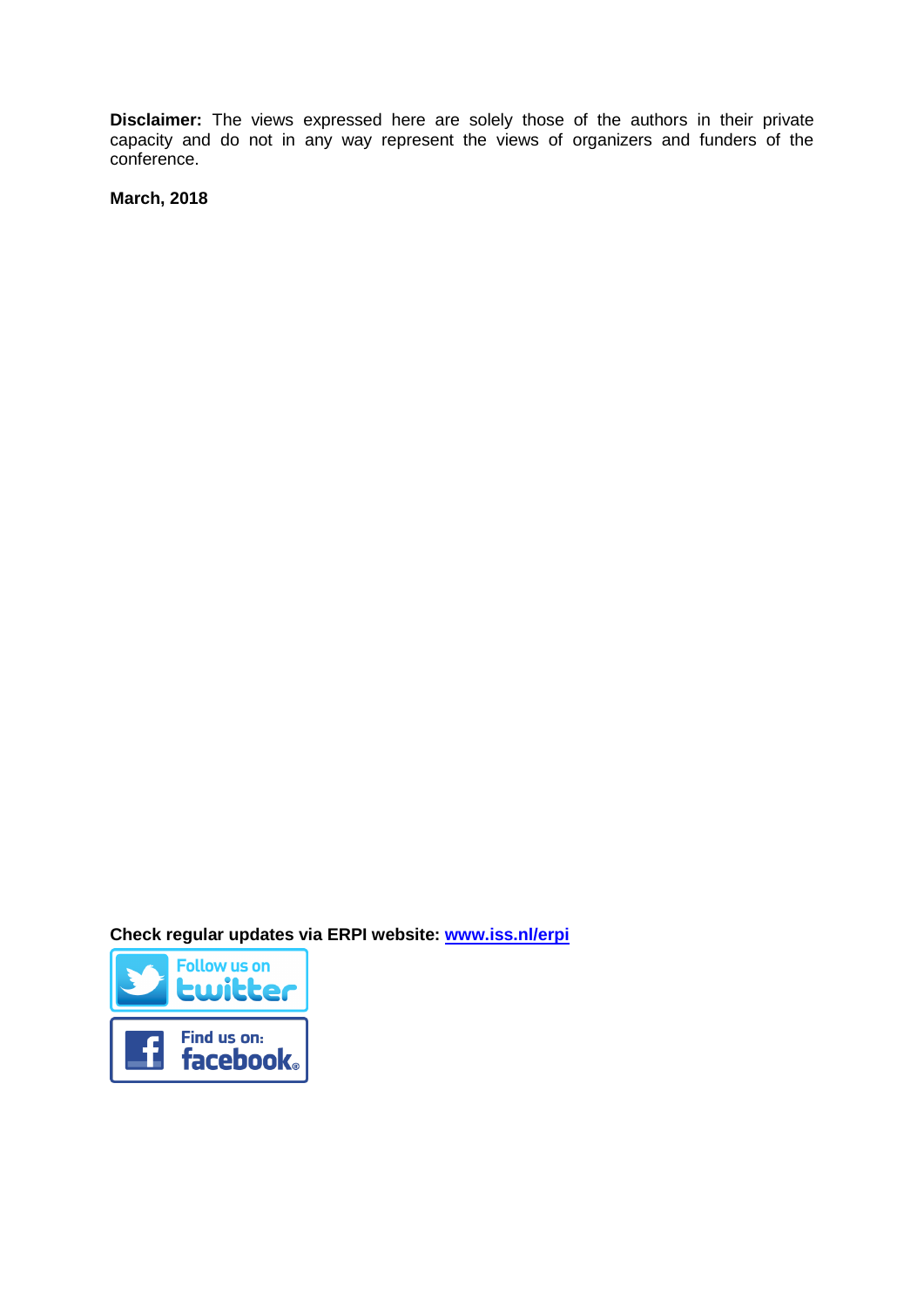### After 'neoliberal developmentalism': thoughts on the space for a new emancipatory politics

*Andries du Toit*

#### **Abstract**

*This paper suggests that one way of understanding the explosion of 'authoritarian populist' political formations from 2016 onwards is to explore their relationship to an underlying crisis in the organisation of transnational politics. It argues that an important role has been played for the last three decades by an assemblage of discourses, institutional arrangements that are linked to the project of 'neoliberal' or 'late liberal' developmentalism. The paper sketches out some key characteristics of 'neoliberal developmentalism' and identifies some of its implications for the scope of emancipatory politics in the last three decades. It suggests that the authority, hegemony and coherence of this assemblage is currently being challenged, and asks what this might mean for the prospects, and indeed the possibility, of emancipatory politics in the future.*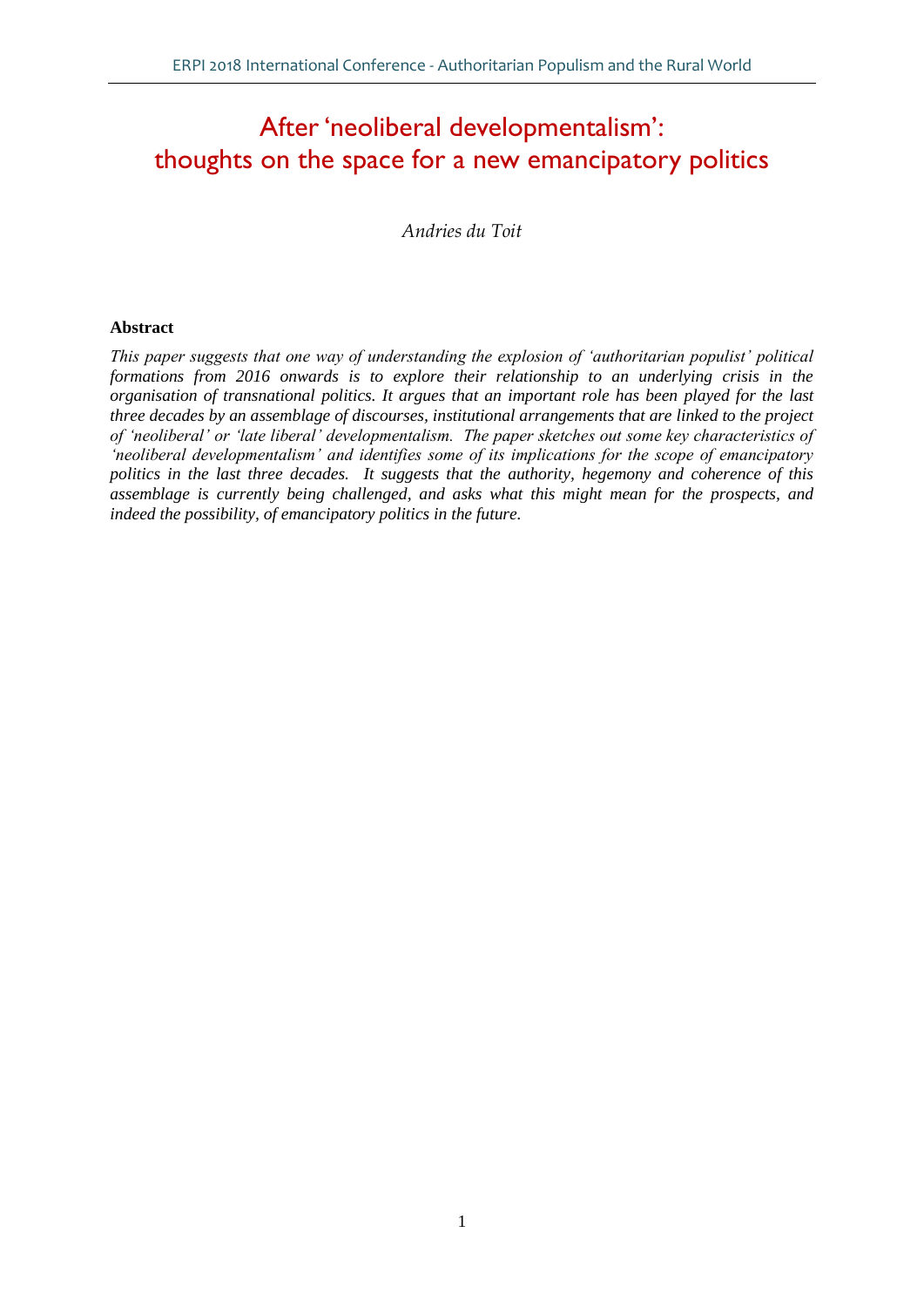#### **1 Introduction**

How are we to understand 'the current political moment' and the global context in which we find ourselves, and what does this mean for the content and form of emancipatory politics?

This is, of course a trick question: if we were able to answer it, there would be no need for this conference. A useful answer can only be established together, through a process of debate, discussion, disagreement and the exchange of views. My purpose in this paper is to set out some theses and questions to help start off this discussion.

I am aware that in this discussion I am not speaking as an activist, or as someone actively or directly involved in contesting or resisting processes of resource appropriation or commodification 'on the ground'. Nor do I think that academics should be treated as experts who automatically have the first (or last) word on how historical processes should be understood or strategic priorities defined.

This intervention is, rather, an experiment: an attempt to see to what extent insights and contributions that come from academic research, from theoretical reflection and understanding, can contribute to creative, inventive, thought-provoking conversations about the possibilities for rural politics today. For this reason, this paper is formulated in the form of a series of provocations - hypotheses, interpretations, challenges and questions - intended to evoke discussion and catalyse debate.

I make three arguments. Firstly, I suggest that discussion should be oriented, not only towards understanding the nature and the limitations of current forms of so-called 'populist' politics, but also at the underlying crisis in the systems and arrangements of transnational politics out of which these developments arise and to which they are responding. Secondly, I try to characterise some key features of these underlying systems and arrangements and suggest some ways of thinking about their implication for emancipatory politics. Thirdly I point out some important features of the current challenge to these systems, and ask what they mean for emancipatory practice.

#### **2 A new political moment**

#### *(1) 2016-2018 marks a moment of rupture that raises important questions about the nature and content of emancipatory politics.*

History, of course, is a seamless web; each moment has its own distinctive urgency and importance. At the same time it seems that from 2016 onwards - with the unexpected outcomes of the Brexit referendum and the American presidential election - global affairs have entered a particularly significant and historically important period. The sudden and unprecedented rejection of the authority of well-established institutions and powerful political elites by voters right in the heartland of the postindustrial North, based in the very countries that had been the birthplace of modern capitalism, seems to signal that 'business as usual' in global politics has been temporarily interrupted. We appear to have entered a time when power relations or arrangements that previously appeared settled are suddenly revealed to be fluid or contestable.

One way of thinking about the significance of this kind of historical moment is to conceive of it as a time of *action*: these are periods of great *strategic* significance, when much depends on courses of action 'taken at the flood' — or opportunities missed; when particular individuals or organisations can wield outsize influence or leverage, or fail to use it and be forever marginalised; when it is possible to win lasting gains, or sustain losses from which it will be hard to recover. In field after field of political action and social concern — from the rise of automation to the course of climate change, from the fate of the European Union to the nature of Chinese hegemony; from the development of biotech to the health of our oceans — it is clear that the events of the next three to five years will be decisive, and choices made at this time are likely to cast long shadows.

I'd like to suggest, however, that periods like these are also critically important as moments of *thought*. They can also be moments at which the ideologies, discourses and interpretive frameworks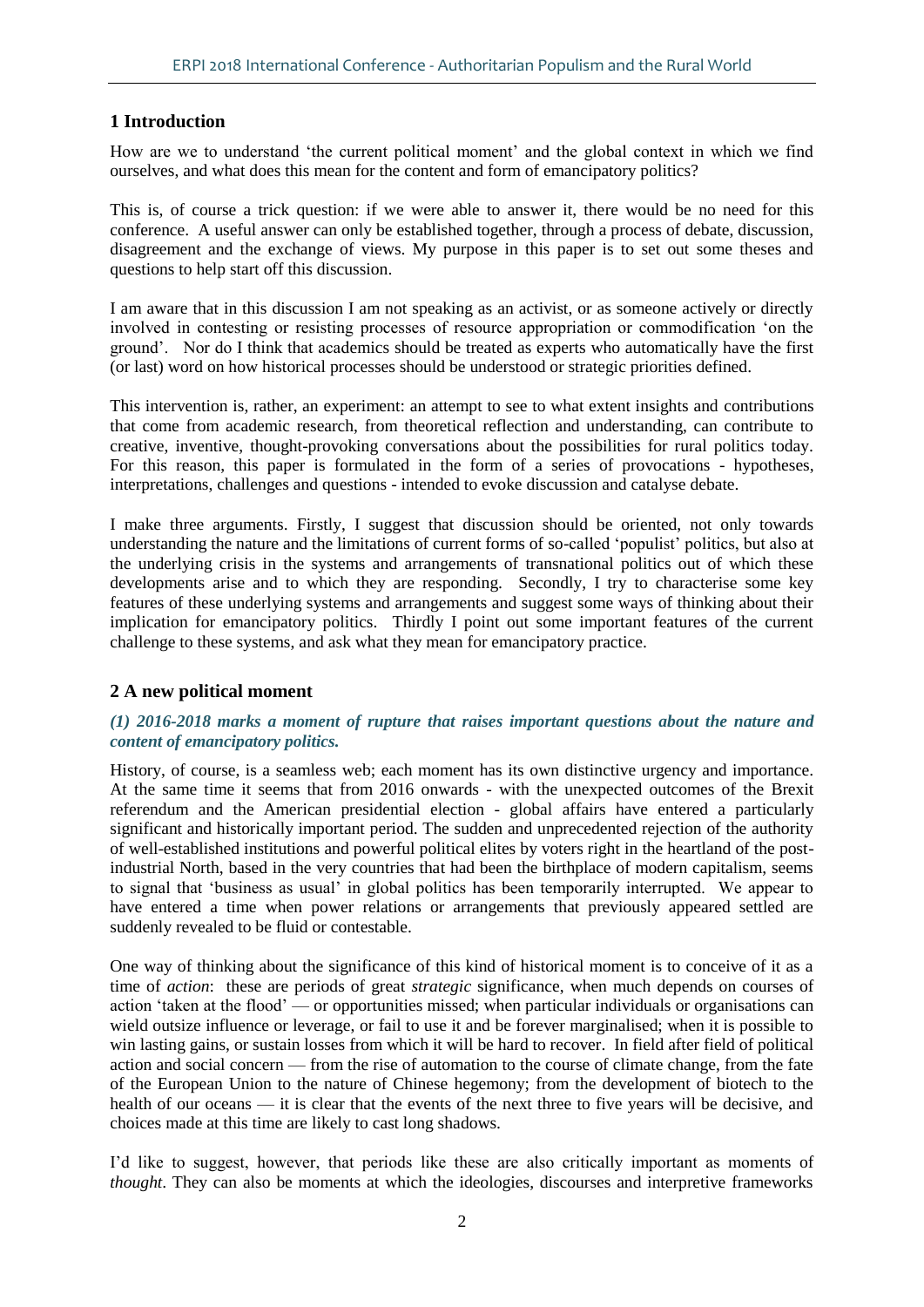that we use to understand our social reality may turn out to be lacking or in need of reconstruction; when the public language that we use to describe or contest political relations no longer help to make intelligible the choices that lie before us; when in addition to intervening in the world, it becomes necessary to rethink the way in which we have been making sense of it and our choices.

It seems to me that this is particularly true at the moment. The significance of the current period is not only strategic. It is significant because events are confronting us with very particular political *questions* - questions about the social ordering of complex societies and our places within them; questions about the nature of social equity and social justice; questions about the form and content of political struggles. Many of these questions are not new at all: some, indeed, have been with us as long as we have had large, complex, settled, or spatially extensive societies. But it seems to me that this is a time when the established answers or ways of thinking about these questions are revealed as inadequate.

So: time to think.

 $\overline{a}$ 

#### *(2) The rise of 'authoritarian populism' an important indicator of this rupture, but it does not define it.*

In the 'think piece' which functions as the background to the ERPI meeting, Ian Scoones and his colleagues have sought to define the 'new political moment' by referring to the rise of a wide range of recent political developments that they group together under the notion of 'authoritarian populism' (Scoones et al. 2017). They use this term to describe political interventions and movements that have a strongly anti-establishment character — often taking the form of a critique of the political establishment, of the process of globalization, and of the central institutions of modern global governance — but which at the same time rely heavily on reactionary discourses and ideologies, and which sometimes seem to be captured by powerful elite interests.

This focus is understandable, particularly given the prominent role such forms of politics have played in the Trump and Brexit debacles, and the resonances between those developments and the rise of quasi-fascist, racist, chauvinist and similar movements elsewhere in the world (e.g. in the Philippines, in Brazil, in Poland and Hungary, and so on). At the same time, trying to make 'authoritarian populism' the central focus may not be the most fertile way of thinking about the issues facing those concerned with developing an emancipatory politics.

Firstly, while the strongly 'authoritarian populist' character of new political formations is clearly an important and distinctive feature of politics *in the global North*, it is arguably far from central in other political contexts. It would be a bad idea to try to define the meaning of a globally significant political moment in terms of the specific and privileged experience of politics as it is conducted in Europe, the UK, and the USA! Even in Europe, the term 'populism' may be a misnomer: the political scientist Cas Mudde, for example, has argued that what we are seeing in many parts of Central Europe and even in the USA is not accurately defined as populism at all: instead, 'populism' is increasingly being used as a synonym for political formations that are merely chauvinist, racist, nativist or nationalist. In fact he argues that many of these movements do not display the distinctive forms of organisation and discourse that are typical of populist mobilisation in the classical sense (Mudde  $2017$ ).<sup>1</sup>

More to the point, an overview of the wide range of interesting and problematic new and (sometimes) counterhegemonic political formations and developments that appear to be part of 'the current political moment' shows them to be enormously varied. They range from populist(ish) forms of nationalism and nativism (Brexit, the Tea Party) to illiberal authoritarianism (Orban, Erdogan, Duterte),

<sup>&</sup>lt;sup>1</sup> Scoones *et al* are in my view guilty of this: the definition of populism on which they rely, that of Stuart Hall (Hall 1985), is actually out of line with the way in which populism is generally understood in scholarly literature (see e.g. Laclau 2005, Canovan 2005, Mudde and Kaltwasser 2017, Molyneux and Osborne 2017). The phenomenon Hall described in his characterisation of Thatcherism is perhaps best thought of not as authoritarian *populism*, but rather populist *authoritarianism*. But this is a minor cavil, not central to the argument of the paper.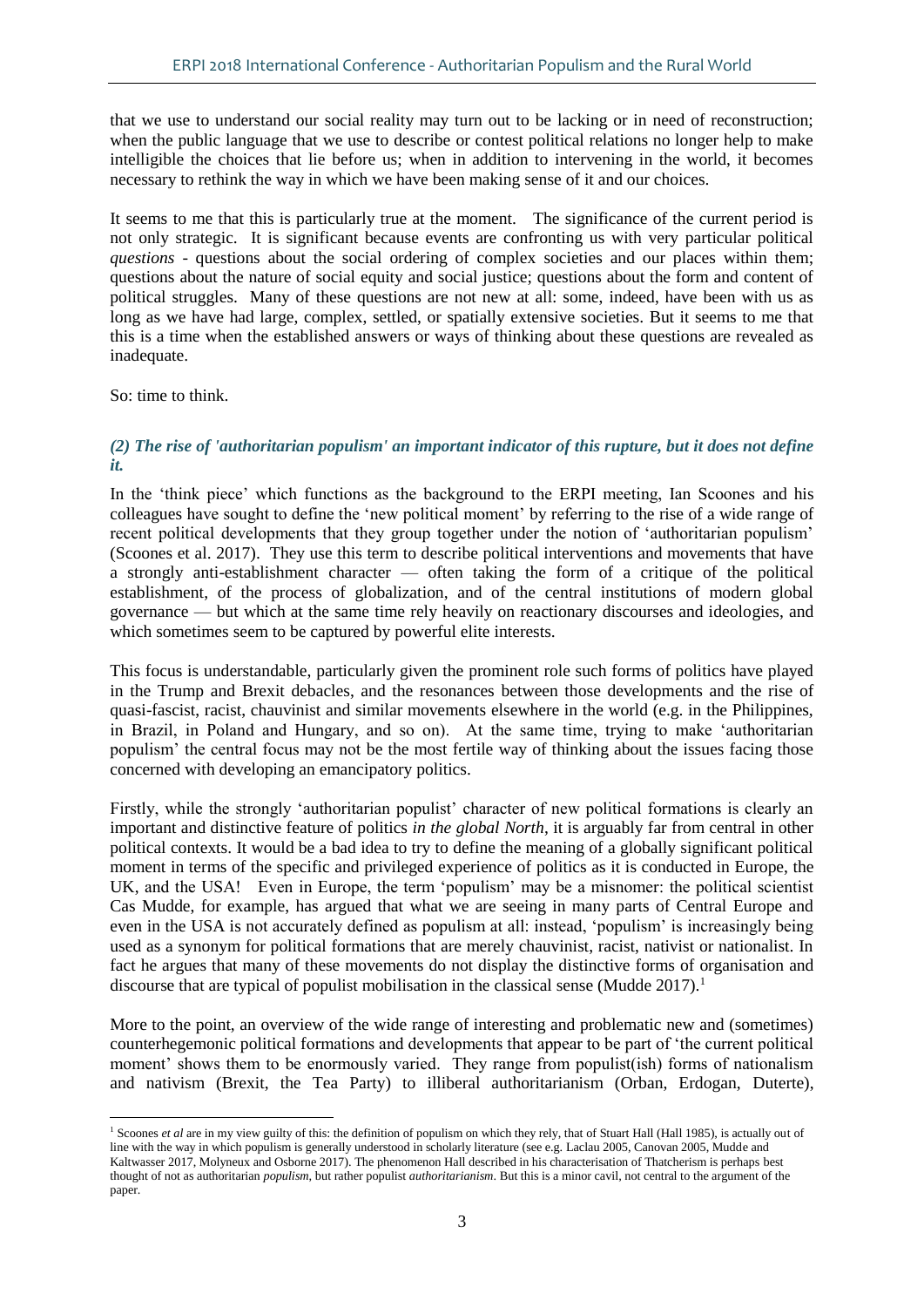neofascism (FPÖ), elitist *neoliberal* nationalism (Modi), authoritarian *left*-wing populism (Malema and the EFF) or kleptocracy (the 'Zupta' cabal in South Africa, the vestiges of the Chavez regime), *democratic* left-wing populism (Momentum, Sanders supporters), and so on and so on. You might disagree with my characterisations, but the point remains that this is a highly heterogeneous, variegated political field, in which a wide range of often dissimilar elements are combined in often idiosyncratic alignments and juxtapositions in deeply dissimilar local or national political contexts: not a terrain that can be easily captured or typified by any simple characterisation or covering term.

A more productive and useful way to try to characterise what is distinctive or interesting or important about the '2016 moment' may be not to focus on characterising the nature and the empirical complexity of the wide range of emergent political formations I have described here, but rather to take a step back and ask whether they are symptomatic of a deeper crisis to which they are all in some way responding, and which they in turn are exacerbating and shaping. Important and interesting as the rise of authoritarian populism is, we need to take a step back and look at the current political moment 'negatively': to look not only at what is *becoming* but also at what is *ending*.

#### *(3) One of the most important features of the 'new political moment' is the challenge to the hegemony and confidence of the transnational project of neoliberal developmentalism.*

Consider, for instance, how far we are today from the smug triumphalism of the turn of the millennium, when Francis Fukuyama announced the 'end of history' and the final triumph of liberal democracy, and when Thomas Friedman prophesied the universally levelling implications of economic globalization (Fukuyama 2006, Friedman 2007). Barely twenty years later, commentators are announcing 'Great Regression,' the demise of the 'Washington Consensus' and the retreat of 'western liberalism' (see e.g. Geiselberger 2017, Luce 2017). We might differ with Luce about the importance he describes to 'liberal values' and their place in 'world history', but it certainly seems true that, while the political movements and formations that typify the '2016 moment' are highly diverse, there does seem to be one important cross-cutting theme: many of them, in one way or another, have challenged the authority and the legitimacy of the key institutions of what for want of a better word we might call the neoliberal world order.

Here it is necessary to proceed with caution. Many commentators have described the events of 2016 and after as evidence of a crisis in 'the global neoliberal order' or at least a setback for 'neoliberalism' itself (see, e.g. Jacques 2016, Fraser 2017). Whether this is so or not I am not sure, and I am even less sure whether it is a useful topic for discussion - in part because the notion of 'neoliberalism' itself is becoming so vague and general that some have argued that it has outlived its usefulness (see e.g. Venugopal 2015) and in part because many of the 'technologies of power' characteristic of 'neoliberal' or 'late liberal' forms to government are turning out to be much more adaptable and polyvalent than is usually assumed, and seem unlikely to depart from the political world (see e.g. Ferguson 2009, Collier 2011). But it certainly seems that elements of 'neoliberal' or 'late liberal' ideology, linked to Euro-centric narratives of progress and development, have for the last thirty years played a central role in the organisation of the relations between the 'global North' and the postcolonial world – and that the hegemony of these narratives and the self-confidence of the institutions that have deployed them are currently being challenged.

This might be a useful way of framing our story: For the last thirty years, an important role has been played in the government of subaltern populations and the ordering of politics in the 'postcolonial' world by a complex, heterogeneous but still relatively coherent assemblage of discourses, practices, institutions and projects that, for want of a better word, we could call 'late liberal' or 'neoliberal' developmentalism<sup>2</sup>. One of the things that is happening at present is that the power and coherence of

 $\overline{a}$ 

<sup>&</sup>lt;sup>2</sup> 'Neoliberal' is strictly speaking a misnomer. While the restructuring of national and international political arrangements that gathered pace from the 1980s onwards drew on many elements of neoliberal thought and politics, they also embodied many innovations and contained elements alien to the political and economic thought of mid-century neoliberal thinkers. For this reason, Nik Rose's usage of 'late liberal' (Rose 1996) is probably more accurate. For simplicity's sake, I am sticking to the less precise but more widely accepted usage.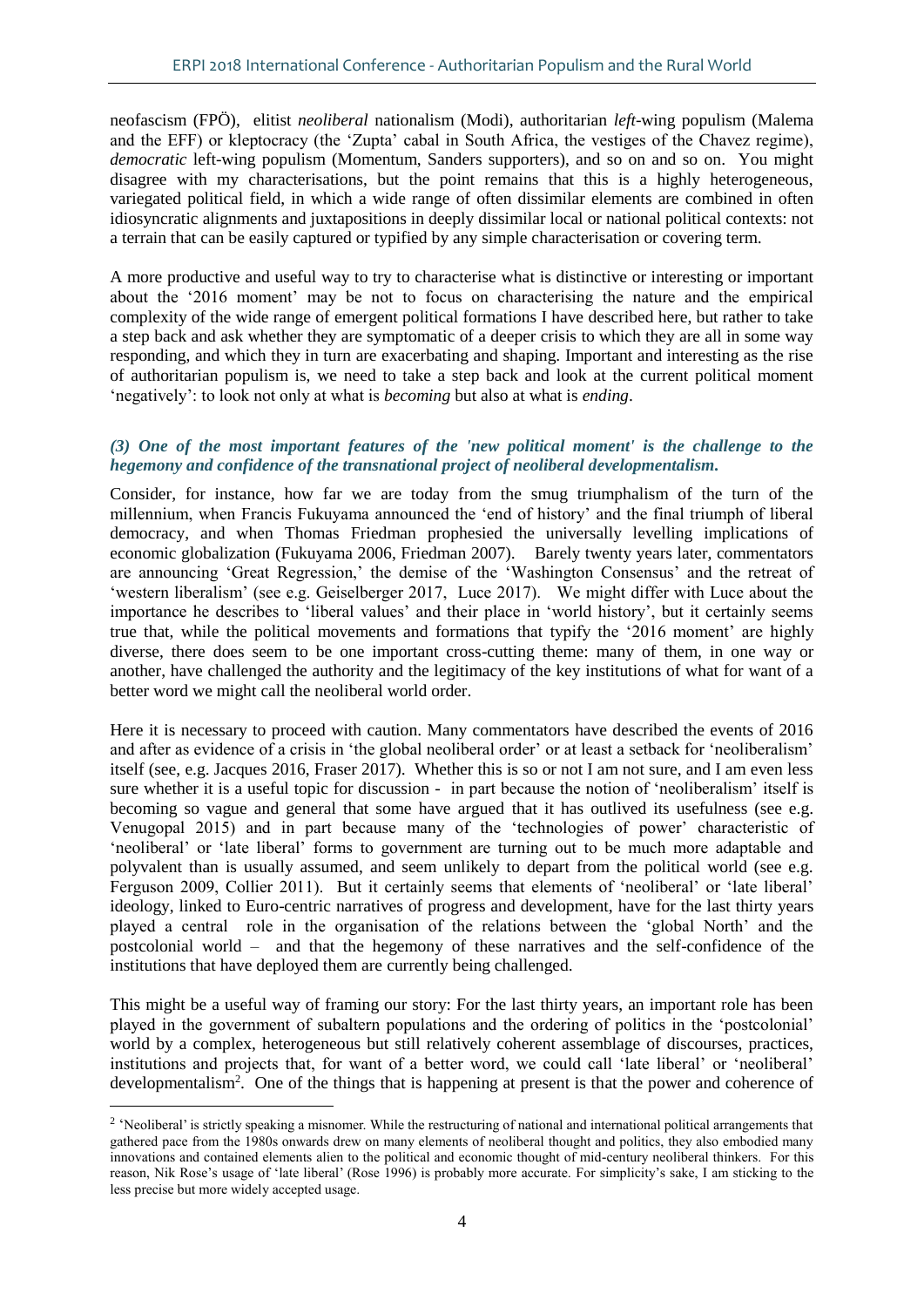this assemblage is being challenged. Understanding this challenge raises important questions around the content, the prospects, and even the possibility for emancipatory politics.

These are of course large and sweeping claims. My purpose is not to try to articulate final or authoritative interpretation of world events. Rather, I want to try to set out some signposts that can be used to orient and focus debate and enquiry. Hopefully this will create a basis upon which it will be possible to ask questions about the implications for emancipatory politics

#### **3 Understanding 'neoliberal developmentalism'**

*(4) The discourse and practice of 'development' as a discourse about global resource and power distribution was initially shaped by Cold War geopolitics. International development co-operation as we know it today only became possible with the end of that form of geopolitical polarization.*

One way to think about the significance and character of present-day development politics is to compare it with what went before.

'Development' as a way of thinking and talking about the global distribution of power and resources was of course closely linked to the end of the Second World War and the age of empire. In the period immediately after the Second World War, the flow of resources between 'North' and 'South' and the nature of ideas about government and policy in this realm were shaped by two powerful dynamics: firstly, global ideological and geopolitical polarization and competition between the USA and the USSR, and secondly, the rising tide of anti-imperialist, anti-colonial struggle. Crucially, these two dynamics were deeply entangled: anti-colonial and anti-imperialist struggles were often caught up in cold war polarization, in spite of energetic attempts to create a space of 'non-aligned' politics beholden neither to Washington or Moscow (Cox 1979).

One thing that is worth noting is that partly as a result of this, debates about the nature and direction of development were much more explicitly politicized than was later the case. 'Development Studies' was not during this time established as a realm of primarily technical, value free intervention. Development aid and advice were explicitly linked to underlying calculations about geopolitical influence; and radical and critical analyses were strongly aligned to international discourses of antiimperial or anti-colonial solidarity. Politics grounded in radical and emancipatory traditions played a prominent role in the contestation about the content and direction of development, and a significant contribution was made by critical intellectuals from the global South (Amilcar Cabral, Steve Biko, Frantz Fanon, Walter Rodney, Paolo Freire and many others….). At the same time, the horizons of possibility and the orientation of emancipatory thought were given by these larger geopolitics. Emancipatory politics were directly linked to and seen as subsumed *within* questions of national, political or class liberation.

These dynamics were changed decisively by the end of the Cold War and the emergence of a more unipolar world. Clearly one of the most important consequences was the vastly strengthened hand of the most powerful capitalist countries, who took this as an opportunity to order international relations as they saw fit. But another important consequence was the emergence of a widely shared field of transnational work, research, co-operation and practice centred around notions of global development, poverty alleviation, public health and environmental sustainability. These were initially strongly shaped by agendas of international biophysical and biopolitical government (e.g. the management of HIV/AIDS and environmental threats), but a crucial role was also played by the Millennium Declaration and the adoption of the Millennium Development Goals, which installed poverty alleviation at the heart of the development project, something that would have been unthinkable at the height of the Cold War.

The end of the geopolitical polarization that had characterised the Cold War meant that it was now increasingly possible to conceptualise questions of development as lying 'beyond' ideology of politics, or at least as not entirely over-determined by them. The notion that the threat of nuclear war had been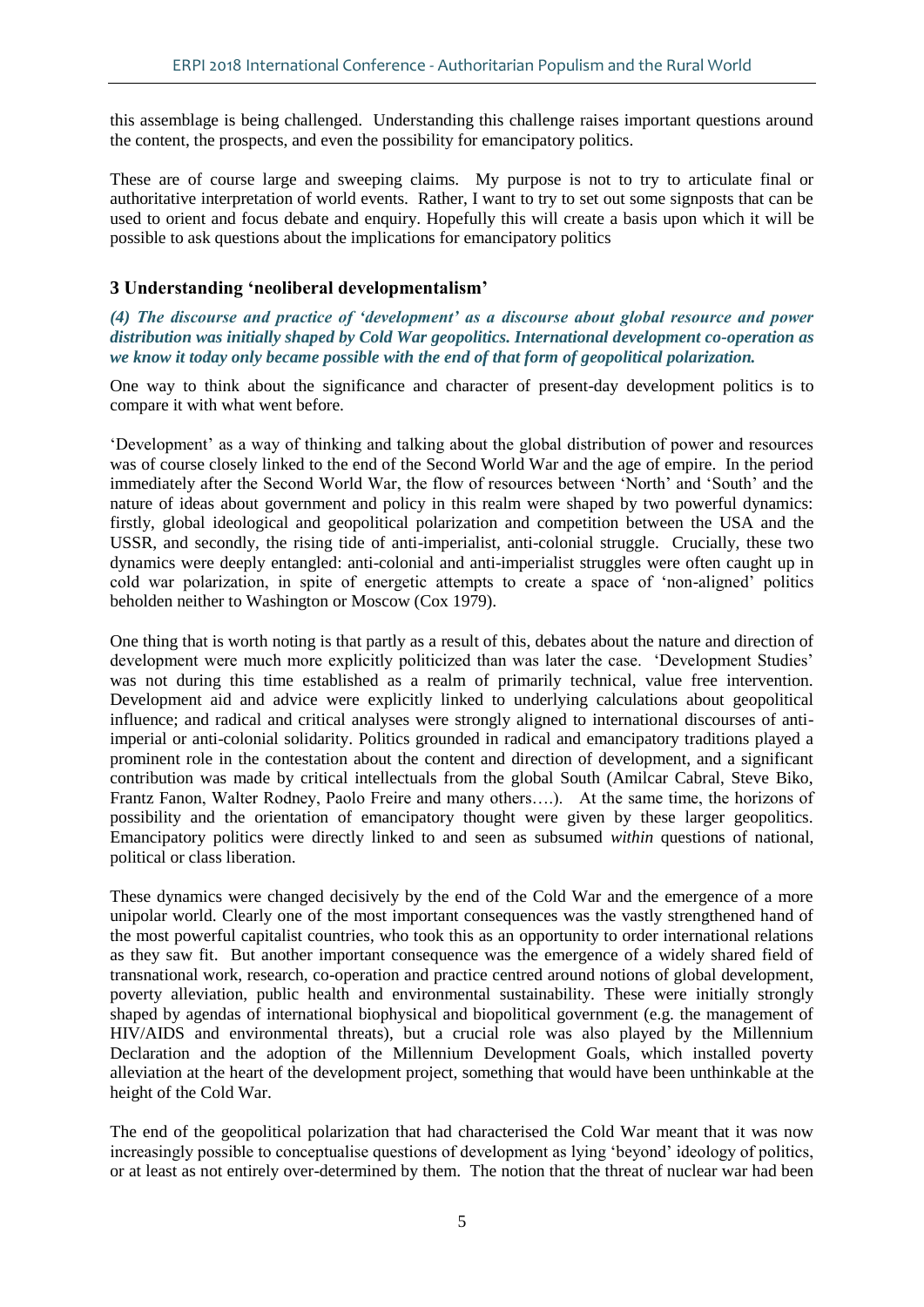left behind, and that it was now possible to address problems like poverty, inequality and political oppression in a way that was not constantly caught up in the bipolar antagonism between 'Washington' and 'Moscow' contributed greatly to the optimism of the time. But ironically, the way in which this shift happened also meant that many traditions of emancipatory politics that had been grounded in narratives of national or working class struggle became marginalised. The notion of emancipation itself became depoliticised, or subsumed within anodyne and often Eurocentric narratives of teleological progress and 'Development as Freedom' (e.g. Sen 1999).

#### *(5) While 'neoliberal' developmentalism was presented as politically neutral, it was in fact an ideologically heterogeneous field, characterised by political contestation and available for a range of competing political projects and agendas.*

The dream of leaving politics and ideological contestation behind was, of course, illusory. But the political terrain had certainly become more complex and open. 'Neoliberal developmentalism' does not describe a coherent or consistent ideological framework or shared project. Neither was it ever embodied in a widely shared political consensus. Political contestation continued, albeit in subtler and sometimes covert ways.

It is important not to oversimplify this process. The direction and the nature of these political contests clearly differed from context to context and shifted over time. In broad terms, however, it seems that an important role was played by two political and ideological traditions: on the one hand, a freemarket commitment to economic growth and globalisation, embodied most clearly in the work of the World Bank and the IMF, and on the other, a political project focused on the internationalisation of human rights and democracy (pursued at the international level, for instance, by various organs of the United Nations). While both these traditions had deep roots in the cold war period, the relationship between them played out in much more complex and indeterminate ways. Very often, their differences were often papered over and fudged for the sake of convenience. In practice development projects and discourses drew opportunistically from a hodge-podge of distinct and often divergent ideological streams in an attempt to cobble together consensual frameworks that could co-ordinate co-operation across political divides (the MDGs are a good example). In practice, this meant that post- Cold War development politics and practice was complex and contested.

It's important to note that the political 'value' of these combinatory processes could not simply be read off from their underlying component elements. Much depended on the particular way in which different elements were deployed in specific contexts. The discourse of human rights, for instance, could be used to 'normalise' or 'launder' capitalist exploitation, fixing attention on egregious exceptions (slavery, child labour) while directing it away from normal, run-of-the-mill exploitation (precarious work). But differently articulated, it could be used to support popular agency, highlight inequality, challenge unequal social relations, and support continued anti-colonial or postcolonial struggles. Similarly, approaches to market integration and arguments about competition that drew on 'neoliberal' roots could be used to consolidate and entrench corporate power … or to push for the rights and interests of informal traders or support forms of pro-poor redistribution (Ferguson 2009, Collier 2011).

#### *(6) The process of rendering political questions 'technical' was central to late liberal developmentalism - and contributed to both its strengths and its limitations*

Some of the most interesting and complex of these processes of political contestation were related to the way that the 'late liberal' development discourse was organised around highly specialised and tightly policed forms of *technical* deliberation. In sub-Saharan Africa, a particularly important role was played by Blairite notions of 'new public management' and the way these notions were entrenched and disseminated by organizations like DFID. Here, the thought that 'development' and policy work could or should be done in a way that was not overdetermined by ideological or partisan commitment swiftly shaded into the notion that it should be politically *neutral* and guided by valuefree, apolitical forms of scientific or quasi-scientific reason. In the language of the new orthodoxy of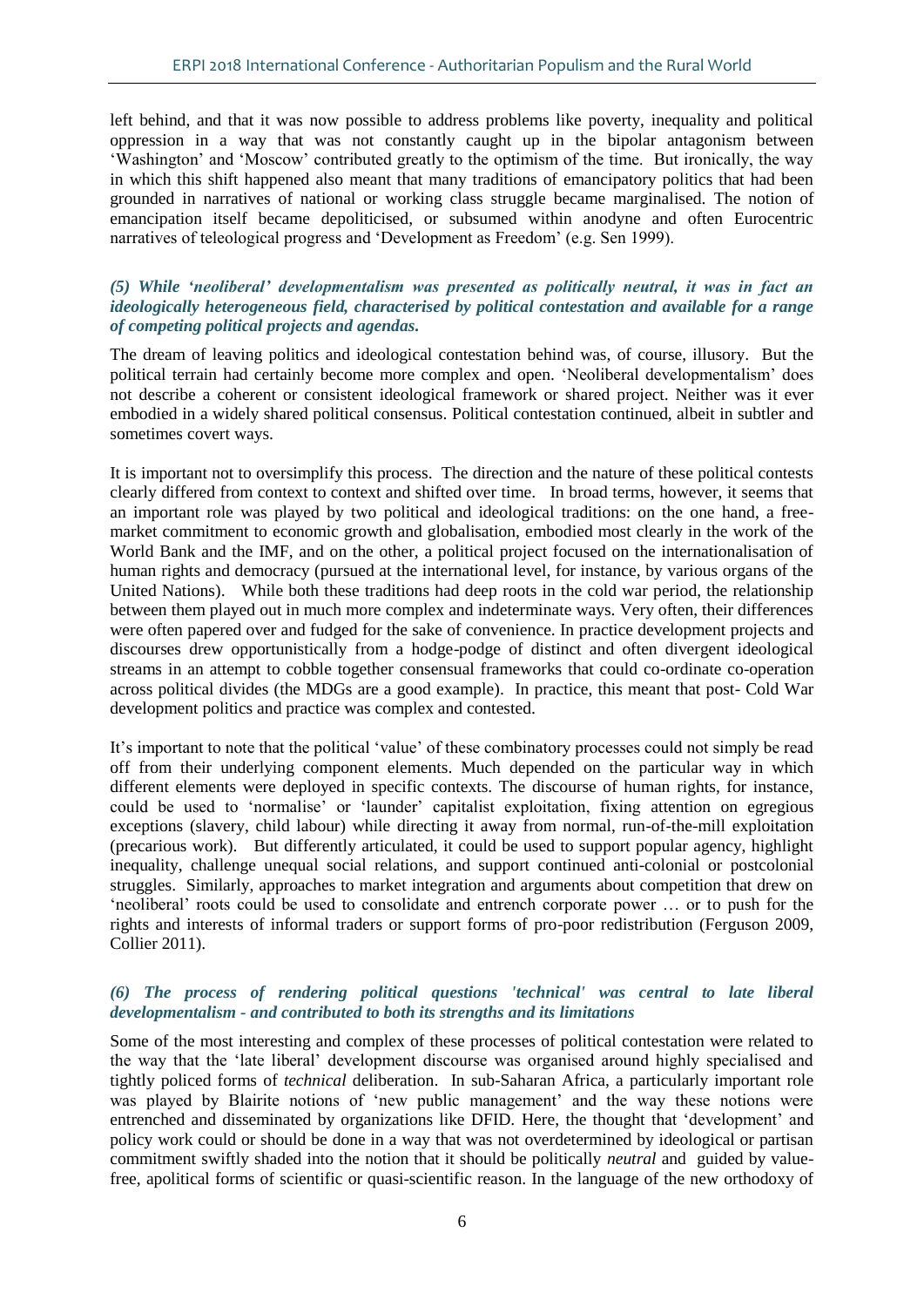'evidence-based policymaking', policy was about 'what worked' -- and what worked would be established by incontrovertible, objective, empirical 'facts'. These forms of naïve empiricism and positivism became operationalised in an ambitious and far-reaching 'meta-political' project aimed at the 'government of government' and the disciplining of processes of policy making and decision in a wide range of areas. This was accompanied by an enormous investment in forms of positivistically conceived knowledge production that constructed poverty and poor people as objects of neutral scientific knowledge and managerial intervention. At the same time, governments, Universities and development agencies also invested significant resources into institutionalizing the power, voice and authority of a distinct cadre of technical experts and professional bureaucrats whose knowledge was held to be politically neutral and transportable from context to context (Kothari 2005, Du Toit, 2012).

This is, of course, a fairly familiar picture. Perhaps the most well known example of this analysis is provided by James Ferguson's seminal work in *The Anti-Politics Machine*, in which he showed how development discourse obscured the nature of social change in Lesotho, entrenching a mystificatory narrative about the stakes and consequences of capitalist incorporation and presenting as 'merely technical' and 'value free' changes and decisions that were in fact deeply political in nature (Ferguson, 1990). Other critics of the depoliticising impact of development discourse have argued that these shifts are intrinsically anti-democratic, giving power to unelected officials or technocrats, marginalizing popular voices and spaces of democratic deliberation, and papering over processes of political struggle (White, 1996; Harriss 2002).

Valid though these critiques often are, I think they can also miss much of what is interesting and important about the increasing importance of technical deliberation in the field of development policy and projects.

- ⁃ For one thing, the kinds of resources that could be mobilized and redirected within these spaces and through these forms of technical deliberation were often significant, and could make an enormous difference to the life chances or wellbeing of those affected.
- Secondly, the ability to frame a social question in terms that are not overtly political or ideologically overdetermined can play an important role in protecting vulnerable or marginal groupings, or in directing resources to groupings that are otherwise not powerfully represented. Overtly depoliticising an issue, and reframing it in technical terms that allow consequences to be assessed and impacts to be explored can make space for processes of political deliberation that can take into account the needs and priorities of poor, marginalised or subaltern populations.
- ⁃ Thirdly the process of 'rendering technical' does not in itself end political contestation or make partisan or political challenges impossible. It merely means that political contestation and political challenge has to proceed in a different way. In particular, it depends on the development of forms of political brokerage, intermediation and translation that can *create connections* between popular mobilisation and the spaces and forums of specialised policy deliberation.

The 'rendering technical' of policy and governmental deliberation thus had complex and ambiguous effects. Most importantly, they posed significant challenges for emancipatory movements oriented towards social transformation via popular mobilisation. In some cases, popular movements were able to make effective 'technical' interventions - the Treatment Action Campaign in South Africa is one example (Grebe, 2011), as is organisations such as Shack Dwellers International, and Women in Informal Employment Globalising and Organising (WIEGO)). But very often the 'technification' of politics also simply led to marginalisation and demobilisation.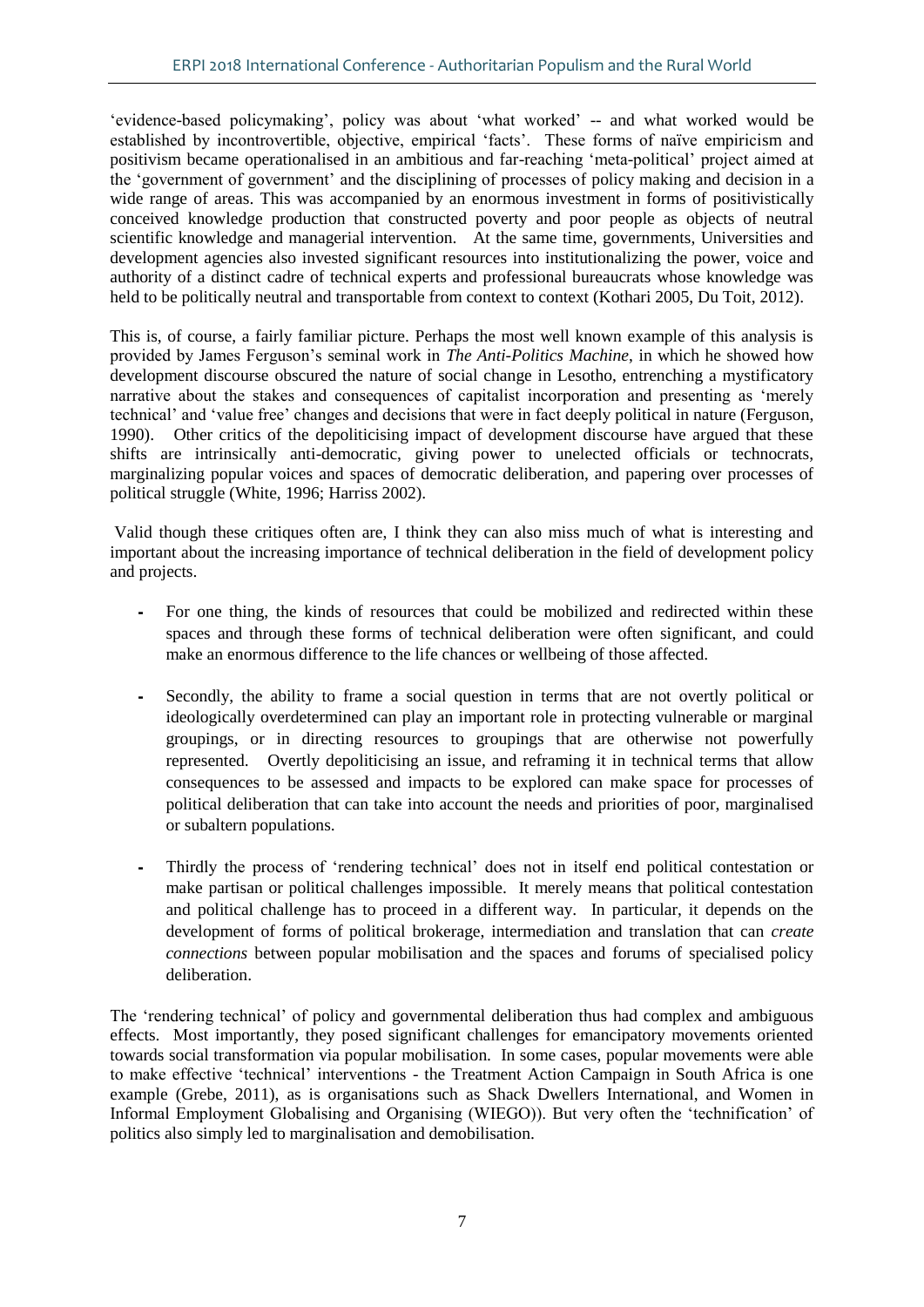#### **4 Hyper-political anti-politics**

#### *(7) Neoliberal 'techno-politics' is being questioned - but in ways that pose significant challenges to the scope and prospects of emancipatory politics*

Clearly this is not an exhaustive account of the nature, logic and limits of 'neoliberal' developmentalism. But it provides an interesting basis from which to consider the significance of political developments since 2016. This is because one of the most noticeable aspects of the rise of popular, right-wing, populist and anti-capitalist forms of politics since then is the extent to which they seem to involve a rejection of the privileged place of 'techno-politics.' The experts, professional advisers and technical decisionmakers who were empowered by the 'rendering technical' of politics are increasingly derided as an out-of touch or even corrupt elite, and the forms of technical deliberation on which they relied are rejected as irrelevant or inappropriate (see, e.g. Finlayson 2017).

What are the implications of the faltering of the power of 'neoliberal' discourse to discipline and shape the nature of political contestation? Does it mean, as Nancy Fraser has suggested, that the political field is wide open and that we are in "an interregnum, an open and unstable situation in which hearts and minds are up for grabs"? (Fraser 2017) Or does the ascendancy of the right rather indicate that contest for hearts and minds is over, and that racist, chauvinist, patriarchal and militarist discourses have decisively 'captured' the political terrain?

These are not questions I will try to answer within the scope of this paper. But I will make two broad comments:

Firstly, it appears that the declining power of late liberal 'anti-politics' is not necessarily paving the way for a 'repoliticisation' of the public sphere; at least not in the sense of a reconnection between the public language of politics and earlier discourses of popular mobilisation. Rather, one of the most distinctive features of the politics of the current moment is a *deepening* of the disconnection between the public language of mobilisation and identification and the actual content of policy and legislative debates. Instead of a classically populist politics, one in which practices of mobilisation work to 'stitch together' a heterogeneous range of grievances into a discourse that creates broad popular alliances, many of the present challenges to liberal techno-politics take the form of what could be called a hyper-political anti-politics. Donald Trump's 'wall', the chaotic pronouncements of the British 'leavers' and, for example, the demands for expropriation and nationalisation of land by the South African Economic Freedom Fighters (EFF) all have this in common: any engagement with the actual content of policy or legislation is replaced by a kind of perpetual political theatre focused on the celebration of idealised political identities and the enactment of authenticity. (This is a phenomenon not addressed by the contestation or checking of facts, because within the terms of this kind of symbolic politics, facts are strictly speaking irrelevant. In fact, by your ceaseless checking of facts, by your outrage at the lies of the Duterte or Erdogan or Trump you are merely indicating your membership of the liberal elite!)

One of the most alarming features of the new politics of the right is thus the extent to which it seems to involve a kind *nihilism*: it is characterised neither by the competition for global ideological hegemony that typified the Cold War, nor by the desire to stabilise the global order in the long-term interests of 'transnational capital that followed from its end. Rather, what typifies it is the abandonment of all but the thinnest pretence of coherent government. In its place there is an intensification of chaotic competition between various elites for short-term advantage via resource grabs, state capture, the extraction of illicit flows, infrastructural lockin and the creation of geographic enclaves.

⁃ Secondly, it seems that the emergence of this rather cynical and nihilistic 'anti-politics' is directly related to the decreasing credibility and believability of the optimistic master-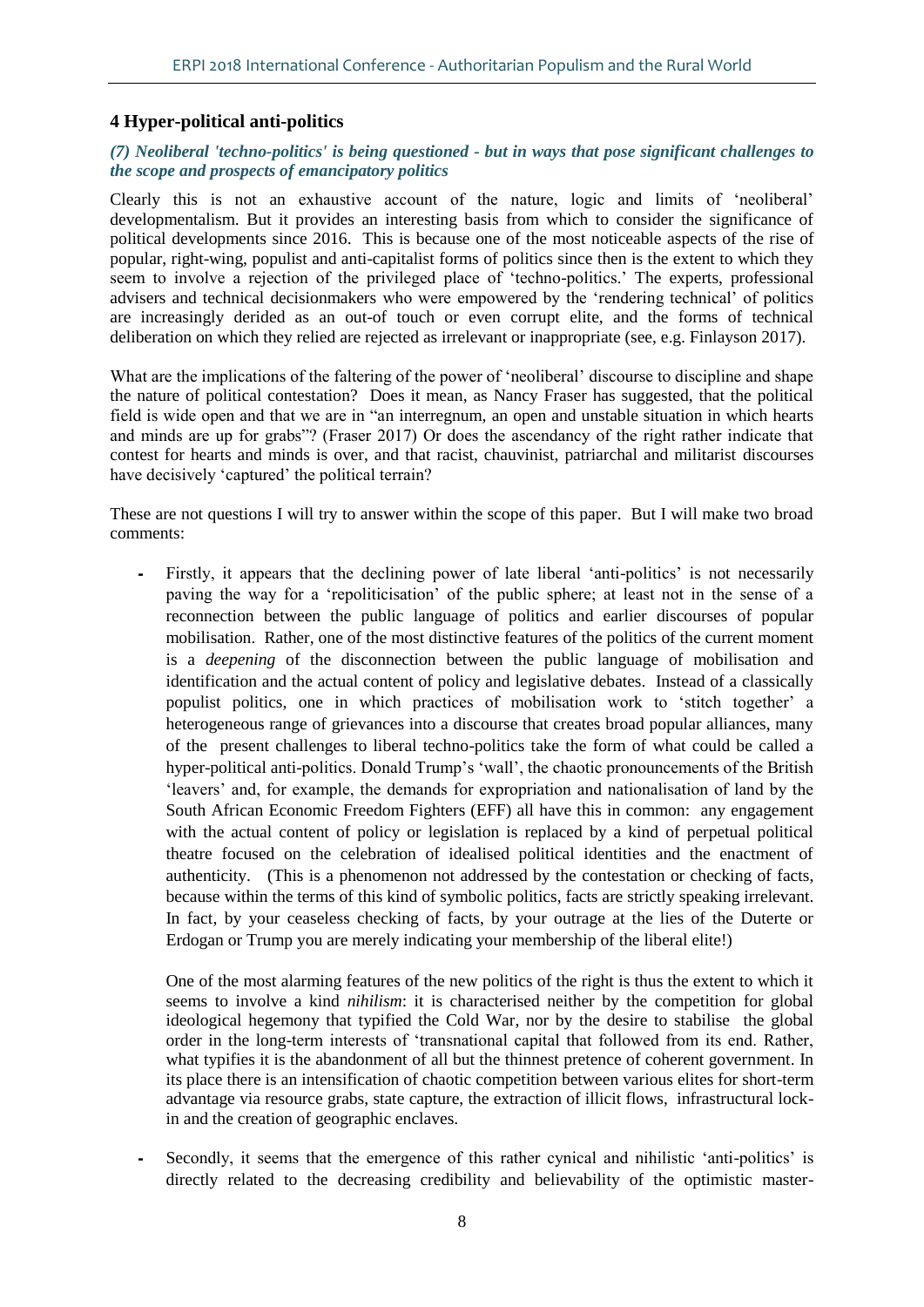narratives of technological progress, economic growth and human development that underpinned the triumph of late liberal developmentalism. As Bruno Latour has rather bleakly pointed out, the problem is that 'there is no longer a planet able to fulfil the dreams of globalisation' (Latour 2017). 'Fake news' and the chaotic empty theatrics of the new chauvinists and nationalists are not a bug but a feature; as Latour points out, 'it's because the overall geopolitical situation has to be denied that an indifference to facts becomes so essential' (p. 85).

The implications are chilling. I think Latour is correct in linking this realisation to the short-termism and chauvinism that characterises the politics of the right. The question, however, whether the progressive left can do any better. Is it possible to formulate an progressive emancipatory politics that does not depend on dreams of an infinitely exploitable planet … or on equally impossible dreams of a retreat into autarky, or disconnection from global flows and connections?

#### **References**

Canovan, Margaret. 2005. *The People*. Cambridge: Polity.

- Collier, Stephen J. 2011. *Post-Soviet Social: Neoliberalism, Social Modernity, Biopolitics*. Princeton N.J.: Princeton University Press.
- Cox, Robert W. 1979. "Ideologies and the New International Economic Order: Reflections on Some Recent Literature." *International Organization* 33 (2): 257–302.
- Ferguson, James. 1990. *The Anti-Politics Machine: "Development," Depoliticization, and Bureaucratic Power in Lesotho*. CUP Archive.
- Ferguson, James. 2009. "The Uses of Neoliberalism." *Antipode* 41: 166–184.
- Fraser, Nancy. 2017. "The End of Progressive Neoliberalism." Dissent Magazine. January 2017. [https://www.dissentmagazine.org/online\\_articles/progressive-neoliberalism-reactionary](https://www.dissentmagazine.org/online_articles/progressive-neoliberalism-reactionary-populism-nancy-fraser)[populism-nancy-fraser.](https://www.dissentmagazine.org/online_articles/progressive-neoliberalism-reactionary-populism-nancy-fraser)
- Finlayson, Alan. 2017. 'Brexitism'. *London Review of Books* 39 (10): pp 22-23.
- Friedman, Thomas. 2007. *The World Is Flat*. London: Picador.
- Fukuyama, Francis. 2006. *The End of History and the Last Man*. Simon and Schuster.
- Geiselberger, Heinrich (ed). 2017.*The Great Regression*. Cambridge Malden, MA: Polity Press.
- Grebe, Eduard. 2011. "The Treatment Action Campaign's Struggle for AIDS Treatment in South Africa: Coalition-Building Through Networks." *Journal of Southern African Studies* 37 (4): 849– 68.
- Hall, Stuart. 1985. "Authoritarian Populism: A Reply." *New Left Review*, I, no. 151: 115–24.
- Harriss, John. 2002. *Depoliticizing Development: The World Bank and Social Capital*. London: Anthem Press.
- Jacques, Martin. 2016. "Neoliberalism Has Had Its Day. So What Happens next? | Martin Jacques." *The Guardian.* August 21, 2016. [http://www.theguardian.com/commentisfree/2016/aug/21/death](http://www.theguardian.com/commentisfree/2016/aug/21/death-of-neoliberalism-crisis-in-western-politics)[of-neoliberalism-crisis-in-western-politics](http://www.theguardian.com/commentisfree/2016/aug/21/death-of-neoliberalism-crisis-in-western-politics)
- Kothari, Uma. 2005. "Authority and Expertise: The Professionalisation of International Development and the Ordering of Dissent." *Antipode* 37 (3): 425–46.
- Laclau, Ernesto. 2005. *On Populist Reason*. Verso.
- Latour, Bruno. 2017. "Europe as Refuge." In *The Great Regression*, edited by Heinrich Geiselberger, 78–87. Cambridge Malden, MA: Polity Press.

Luce, Edward. 2017. *The Retreat of Western Liberalism*. New York: Atlantic Monthly Press.

- Molyneux, Maxine, and Thomas Osborne. 2017. "Populism: A Deflationary View." *Economy and Society* 46 (1): 1–19.
- Mudde, Cas, and Cristobal Rovira Kaltwasser. 2017. *Populism: A Very Short Introduction*. 2nd ed. edition. New York, NY: Oxford University Press.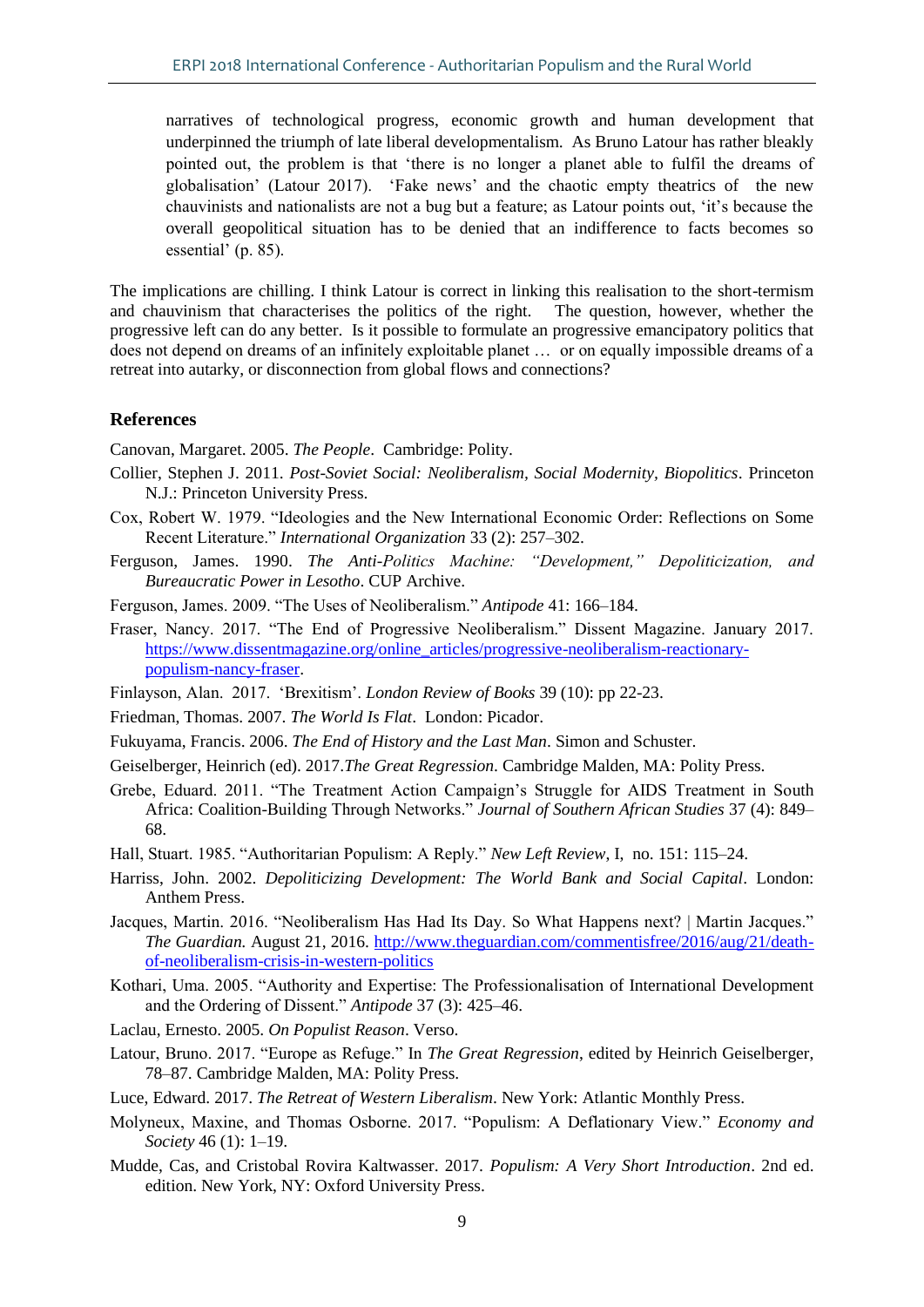- Harriss, John. 2002. *Depoliticizing Development: The World Bank and Social Capital*. London: Anthem Press.
- Mudde, Cas. 2017. "Why Nativism, Not Populism, Should Be Declared Word of the Year " The Guar dian. December 7, 2017. [http://www.theguardian.com/commentisfree/2017/dec/07/cambridge-dic](http://www.theguardian.com/commentisfree/2017/dec/07/cambridge-dictionary-nativism-populism-word-year) [tionary-nativism-populism-word-year.](http://www.theguardian.com/commentisfree/2017/dec/07/cambridge-dictionary-nativism-populism-word-year)
- Rose, Nikolas. 1996. "The Death of the Social? Re-Figuring the Territory of Government." *Economy and Society* 25 (3): 327–56.
- Scoones, Ian, Marc Edelman, Saturnino M. Jr Borras, Ruth Hall, Wendy Wolford, and Ben White. 2017. "Emancipatory Rural Politics: Confronting Authoritarian Populism." *The Journal of Peasant Studies* 0 (0): 1–20.
- Sen, Amartya. 1999. *Development as Freedom*. Oxford University Press.
- Venugopal, Rajesh. 2015. "Neoliberalism as Concept." *Economy and Society* 44 (2): 165–87.
- White, Sarah C. 1996. "Depoliticising Development: The Uses and Abuses of Participation." Development in Practice 6 (1): 6–15. https://doi.org/10.1080/0961452961000157564.